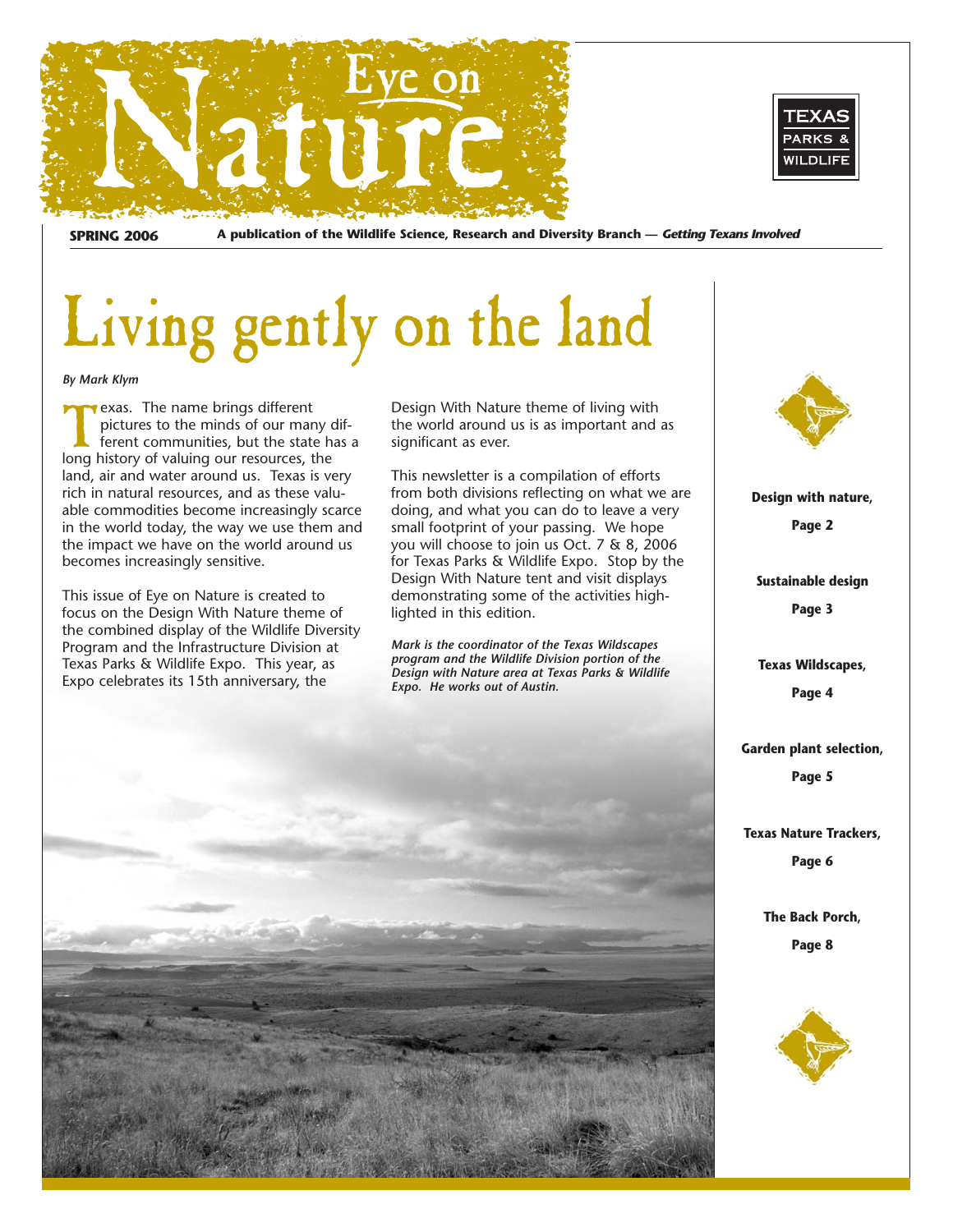Executive Director Robert L. Cook

Editor, Eye on Nature Mark Klym

### COMMISSION

Joseph B.C. Fitzsimons, Chairman San Antonio Donato D. Ramos,Vice-Chairman Laredo Mark E. Bivins Amarillo J. Robert Brown El Paso

T. Dan Friedkin Houston Ned S. Holmes Houston Peter M. Holt San Antonio Philip Montgomery Dallas John D. Parker Lufkin

Lee M. Bass, Chairman-Emeritus Fort Worth

TEXAS PARKS AND WILDLIFE DEPARTMENT MISSION STATEMENT *"To manage and conser ve the natural and cultural resources of Texas and to provide hunting, fishing and outdoor recreation opportunities for the use and enjoyment of present and future generations."*

You may view this publication through the TPWD Web site. Please notify us by completing a request form at www.tpwd.state.tx.us/enews/. Once verified, we will notify you by e-mail when a new version of your selected newsletter is posted at www.tpwd.state.tx.us/newsletters/. Your name and address will be removed from the printed version mail distribution list.

## FOR MORE INFORMATION

All inquiries: Texas Parks and Wildlife Department, 4200 Smith School Rd., Austin,TX 78744, telephone (800) 792-1112 toll free, or (512) 389-4800 or visit our Web site for detailed information about TPWD programs:

## **www.tpwd.state.tx.us**



©2006 Texas Parks and Wildlife Department PWD BR W7000-255 (5/06)

In accordance with Texas State Depository Law, this publication is available at the Texas State Publications Clearinghouse and/or Texas Depository Libraries.

Texas Parks and Wildlife Department receives federal financial assistance from the U.S. Fish and Wildlife Service. Under Title VI of the Civil Rights Act of 1964, Section 504 of the Rehabilitation Act of 1973,Title II of the Americans with Disabilities Act of 1990, the Age Discrimination Act of 1975, and Title IX of the Education Amendments of 1972, the U.S. Department of the Interior and its bureaus prohibit discrimination on the basis of race, color, national origin, age, disability or sex (in educational programs). If you believe that you have been discriminated against in any Texas Parks and Wildlife Department program, activity, or facility, or if you desire further information, please call or write: The U.S. Fish and Wildlife Service, Office for Diversity and Civil Rights Programs - External Programs, information, please call or write: The U.S. Fish and Wildlife Service,  $\frac{dS_{\text{tot}}}{dS}$ <br>Office for Diversity and Civil Rights Programs - External Programs,  $\frac{dS_{\text{tot}}}{dS}$ <br>4040 N. Fairfax Drive, Webb 300, Arlington, VA



# **at the Texas Parks & Wildlife Expo**

*By Ernie Gammage*

**When the Texas Parks & Wildlife**<br>
sary this coming October, one<br>
area that will be sure to be packed is the Expo celebrates its 15th anniversary this coming October, one Design with Nature (DWN) display. Since 2003 this presentation has grown from a simple idea to one of the most popular stops for Expo visitors.

DWN began as a place to showcase how Texas Parks and Wildlife walks the walk in using design and materials to save resources and contribute to healthy ecosystems. Quickly, organizers added displays and information on how Expo visitors could incorporate sound practices in their own yards, homes and lives. Solar power, rainwater collection and wildscaping all became a part of the display. As the area grew, like-minded organizations such as Master Naturalists and the Bluebird Society brought their expertise to share with visitors.

Two Texas Parks and Wildlife divisions contribute to DWN, wildlife and infrastructure. "Design with Nature" is an opportunity for us to introduce Expo visitors to how they can create sustainable ecosystems and healthy habitat in Texas," says Mark Klym, wildlife division coordinator for DWN. "At the same time, we're able to demonstrate the things that we do as an agency to 'build green,' conserving energy and resources," says Dave Perry of the infrastructure division. Together, these two Texas Parks and Wildlife veterans bring life to an ever-changing landscape of ideas that can be used by every Texan.



Whether it's demonstrating photovoltaic power through a bubble blowing machine, showing samples of construction materials



made from the byproduct of coal combustion or demonstrating habitat-friendly plants for landscaping, DWN covers lots of ground. For the past several years, a hybrid automobile has been a real hit with visitors as they learn more about how these energy-efficient vehicles contribute to a healthy environment and save natural resources.

"Design with Nature has brought a whole new dimension to the Expo." says director Ernie Gammage. "It's one of the most important and dynamic areas on the grounds. The future health of the Texas outdoors depends on what we each do today, and no area demonstrates that more than Design with Nature." As moms and dads visit with experts and check out the newest solar panels, kids marvel at the butterflies in the butterfly tent. There's something for everyone!



The Texas Parks & Wildlife Expo will be held this year in Austin at Texas Parks and Wildlife Department headquarters on Oct. 7 & 8. Admission is free. For more information, visit www.tpwd.state.tx.us/expo

**Ernie is Director of Urban Outdoor Programs in the Education Division at Austin.**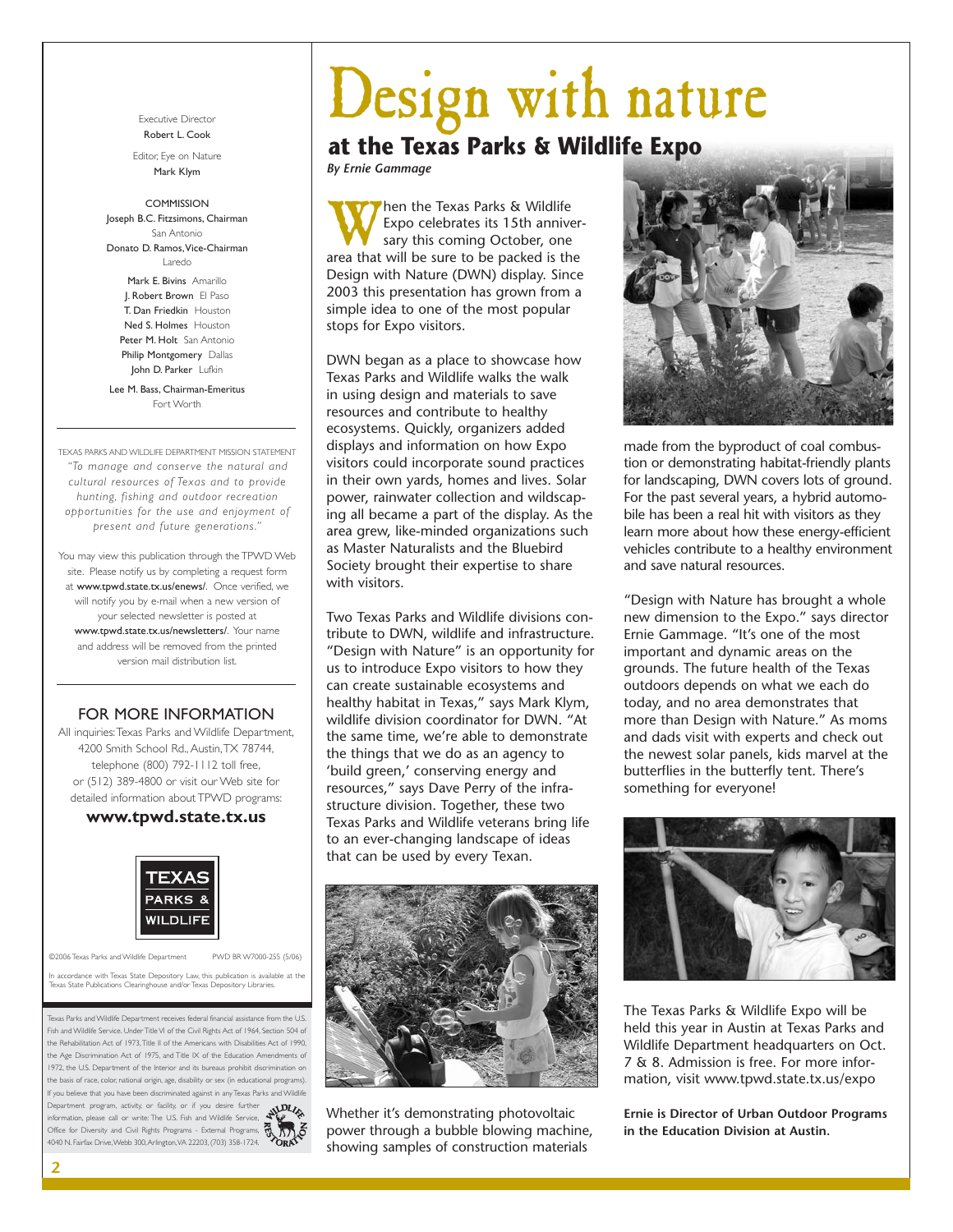# Sustainable design

# **at Sheldon Lake Environmental Learning Center**

*By Joe Smith*

sustainable design uses architectural and engineering strategies<br>sustain the earth's natural<br>resources and preserve the environm tural and engineering strategies to sustain the earth's natural resources and preserve the environment while providing a high quality, healthy facility for the sites employees and visitors. Some of these strategies were used at a recent project at Sheldon Lake Environmental Learning Center (ELC) in Sheldon Lake State Park.

Sheldon Lake State Park & ELC is a 2,800-acre outdoor education and recreation facility located near Houston in northeast Harris County. The park is split into two units: Sheldon Lake and the Environmental Learning Center. The reservoir encompasses 1,200 acres, of which 800 are permanently inundated and 400 acres are marsh and swampland. Located on Carpenter's Bayou, a tributary of Buffalo Bayou, Sheldon Reservoir was constructed in 1942 by the federal government to provide water for war industries along the Houston Ship Channel. Texas Parks and Wildlife Department acquired the reservoir in 1952 and designated it as the Sheldon Wildlife Management Area; it was opened in 1955. Sheldon Lake was designated a state park in 1984.

Formerly in the "country," Sheldon Lake has survived a tremendous influx of urbanization over the past 45 years. Sheldon Lake is now a green and blue oasis for wildlife and people on the edge of Texas' largest city. The Environmental Learning Center provides an opportunity for school children, many from the inner city, to experience an outdoors environment, fish in ponds and learn about plants and animals that inhabit the site.

A recently completed project at the learning center transformed a maintenance building into a classroom and a park specimens study room, added new rest room buildings, created pond structures for nature study, constructed new wetland areas and improved the parks trails. As part of this project, the State Energy Conservation Office (SECO) provided a \$100,000 grant to demonstrate five alternative energy

technologies for educational purposes for ELC visitors.

Alternative energy technologies seek to reduce dependence on non-renewable resources such as oil, coal and natural gas by producing energy from the sun and wind and by reducing energy consumption. The technologies demonstrated at Sheldon Lake Environmental Learning Center include Solar Photovoltaic (PV) Power, Solar Water Heating, Wind Power, Geothermal Heat Pump and Constructed Wastewater Wetlands.

Solar Photovoltaic (PV) panels produce electricity when illuminated by the sun. This project installed 14 PV panels. Eight panels are on a fixed array oriented to the south and inclined at 40 degrees from horizontal. Six panels are on a tracking array oriented at 25 degrees and track the sun from east to west between morning and sunset. The tracking array has an instantaneous power meter and a joystick control, allowing students to change the orientation of the array and observe the effect on power production. Each 2.5'x5' PV panel and is rated at 170 watts, giving a combined maximum potential of 2,380 watts. The installation is expected to produce a large part of the electrical power consumed by the new construction at the park.

An array of six PV panels was installed at the Constructed Wastewater Treatment Wetlands (see below) supplying electricity to the two pumps required as





a part of this system. This is all of the power required for the treatment of the wastewater produced at the park.

Solar water heating utilizes a closed loop system which circulates distilled water through the collector and back to a 10-gallon storage tank. Water for use in the park is circulated from an 80-gallon storage tank through a heat exchanger located in a 10-gallon tank. Heat is transferred from the distilled water to the domestic water. Hot water for use in the two rest rooms is drawn from the 80-gallon tank.

The geothermal heat pump is similar to a conventional air conditioner which extracts heat from a building and transfers that heat to the outside air through the condensing unit. The geothermal heat pump transfers heat to the earth. There are nine geothermal wells 250 feet deep with a loop of 1" polyethylene pipe, through which water circulates. The wells are connected in series creating a geothermal loop. A pump circulates water through the wells and back to a heat exchanger in the condensing unit of the heat pump. The heat from the building is transferred to the water in the geothermal loop and then to the earth through the geothermal wells. The heat pump can transfer heat more efficiently than a conventional unit making the geothermal heat pump up

*[Continued on Page 4]*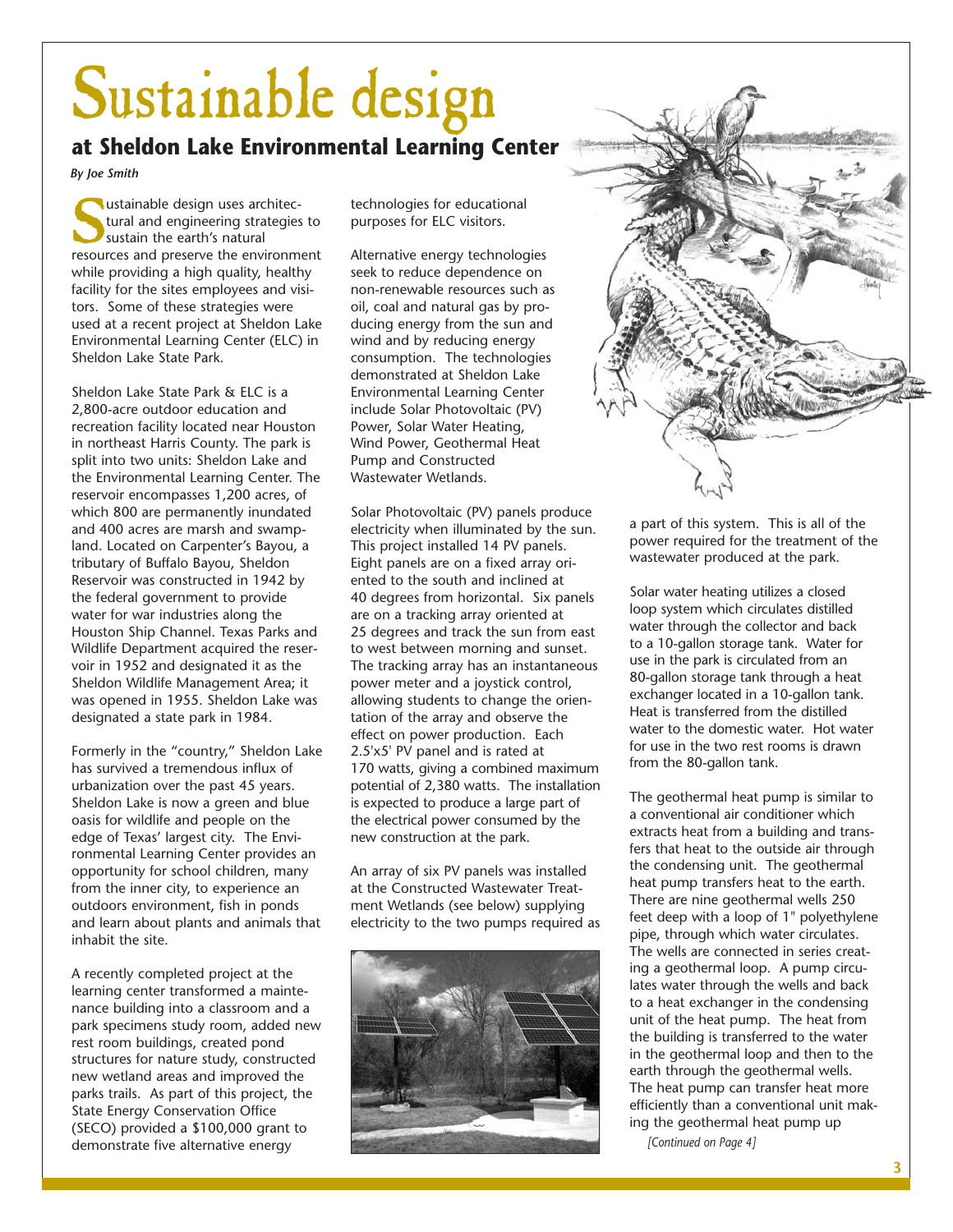### *[Sheldon Lake Continued]*

to 50% more efficient than a conventional unit. In the winter time the process reverses and the heat pump extracts heat from the ground into the building.

The wind turbine has a 3-blade 6.5' diameter rotor mounted on a tower 80 feet tall. The tower is located in a field 200 feet from the classroom. The rotor converts the linear motion of the wind into a rotary motion which drives a generator. The wind turbine will produce 1,800 watts of electricity in a 35-mile-per-hour wind.

A wastewater wetlands was constructed as an alternative to a standard wastewater treatment plant to:

- Reduce use of electrical power by the natural treatment of wastewater
- Reduce carbon and other toxic emissions
- Sequesters carbon through biological processes

The wastewater from the park storage tank located adjacent to the constructed wetlands flows through a series of four ponds breaking down and becoming food for the plants, micro-flora and fauna. The wasterwater wetlands has proven to be very effective producing high quality water requiring no further treatment. If the wetlands ever fill, the PV powered pumps will circulate through a sprinkler system over the pond area to quickly evaporate excess water.

Many of the operating characteristics are available to be viewed in real time at a web site, http://chuck-wright.com/wcsd/ display/frametop.php?site=sheldon. Some of the data available includes:

- Fixed Array Power
- Tracking Array Power
- Wind turbine Power
- Wind Speed
- Outdoor Temperature
- Water Temp. Into the Heat Pump
- Water Temp. Out of the Heat Pump
- Total Power Generated Year to Date
- Total Power Used Year to Date
- Emissions Reduction Due to Alternative Energy Systems

Historical data for these parameters will also be available providing a useful tool for the students in their study and understanding of alternative energy systems.

Texas Parks and Wildlife Department is proud to have partnered with SECO to provide this showcase of alternative energy demonstrations for the benefit of the schoolchildren visiting the ELC. We believe it will help raise the overall understanding of the importance of sustainable energy systems.

**Joe Smith is an engineer working with the Infrastructure Division at Texas Parks and Wildlife Department in Austin.**



I love my garden, but really wonde<br>at the impact of all that water<br>and all those chemicals I use. And<br>how come I don't have the birds and love my garden, but really wonder at the impact of all that water and all those chemicals I use. And butterflies that I read about in Texas newsletters? The answer may be found in a program Texas Parks and Wildlife Department has sponsored since 1994 — Texas Wildscapes.

The Texas Wildscapes program was designed to restore some of the habitat that wildlife is losing daily on Texas private lands. The emphasis that the program places on native plants however, results in protection of some of our plants that are listed as threatened, endangered or species of concern by reducing the competition these plants face from exotic species.



*Wather hyacinth invades.*

# *By Mark Klym* Texas Wildscapes **Living gently in the garden**



Finally, native plants are adapted to the soil conditions, to the pests that are likely to infest them, and even to the viruses and diseases that are likely in our different regions. This means there will be less need to amend the soils, to treat for caterpillar or insect infestations, to treat

for fungus or viral conditions, etc. The birds, small mammals, predatory insects, amphibians and other wildlife you will be attracting will aid the plants in dealing with these issues as well. These predators will then not consume the poisons traditionally used in gardening, reducing the impact on their systems.

The program is changing slightly. With recent emphasis on the impact of invasive plants, both the Texas Wildscapes and the Best of Texas Backyard Habitats program are taking a stand that the use of these species in our habitats needs to be discouraged. While some of the species, like Pyracantha and Ligustrum have been promoted heavily in some backyard bird habitat books, Texas Wildscapes and the Best of Texas Backyard Habitats programs contend that the additional shelter and food resources provided by these species does not offset *[Continued on Page 5]*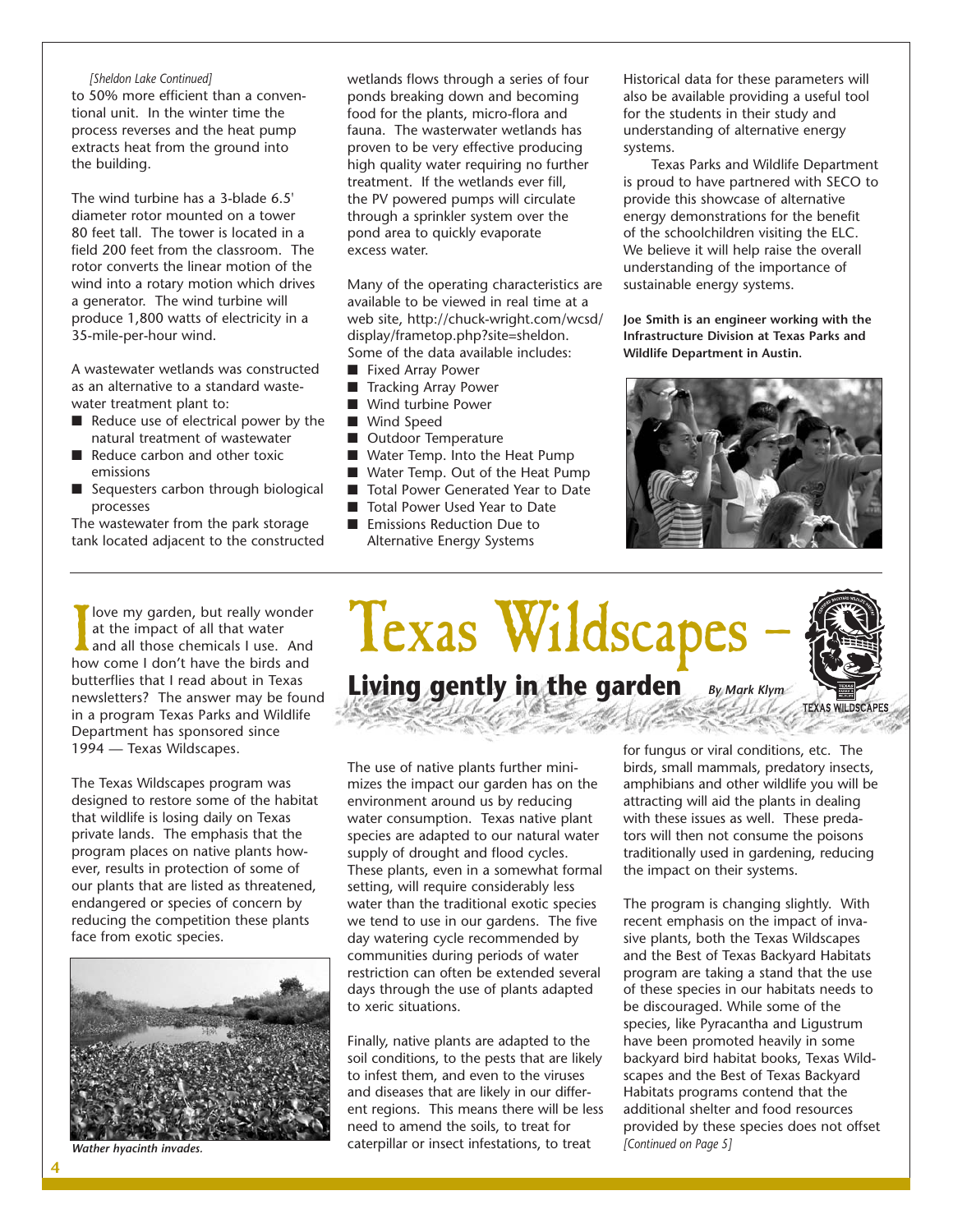*[Texas Wildscapes Continued]* the loss of diversity associated with their use, and so the use of these and other invasive species in a habitat applying for certification can result in the application being unsuccessful.

Your backyard habitat, designed to attract birds, butterflies and other wildlife to your garden, can help you to leave a smaller track on the land you manage. For more information, see www.tpwd.state.tx.us/wildscapes or visit the wildscapes display at the 2006 Texas Parks & Wildlife Expo in the Design With Nature area.

*Mark is the coordinator of the Texas Wildscapes program and the Wildlife Division portion of the Design with Nature area at Texas Parks & Wildlife Expo. He works out of Austin.*

For information on Texas Wildscapes or Best of Texas Backyard Habitats see **www.tpwd.state.tx.us/wildscapes**

### **Terrestrial Invasives to avoid: Suggested Native Alternatives:**

Japanese Honeysuckle Nandina Bamboo Chinese Tallow **Chinaberry** Pyracantha Ligustrum species Red-tipped photinia Asian jasmine Eleagnus Euonymus

Chinkapin oak Autumn sage Turk's cap Yaupon Yellow bells Cardinal flower Coral honeysuckle Blue mistflower Coral berry Agarita Mexican plum

# Living gently on the land **Garden plant selection**

What are Invasive Plants and<br>
Why Should I Avoid Them?<br>
Both gardeners and naturalist<br>
can often be heard discussing a species Why Should I Avoid Them? Both gardeners and naturalists of plant as "very invasive," but while they often use the same term, they are likely referring to very different behaviors, and will probably disagree on whether some plants should be considered "invasive" or not.

For the gardener, an "invasive" plant is usually one that, when placed in the garden, will quickly "take over," crowding the area that has been selected for it and requiring extensive effort on the part of the gardener to keep it "under control." The naturalist on the other hand, looks at an "invasive" species as one that, when introduced to an area tends to escape cultivation and colonize in the



*Effects of Salt Cedar. This is what remains of the river.*

*By Jason Singhurst and Mark Klym*

wild, persists for a year or more, often forming monoculture plantings that aggressively exclude other species or, more often, crowd other species to the point of choking them for light or resources. These are the "invasive" plants we encourage gardeners to avoid.

Invasive species often share some noted characteristics — rapid growing and reproduction by more than one means. They often originate in regions that are very climatically and geographically similar to our own. As a result, these are often plants that, when first introduced, are promoted as "highly adapted" "great for this region" plants.

Many of the invasive plants are also species that are "highly favored" by birds or other wildlife according to the popular publications. These are the species you will often find recommended in popular publications for attracting birds, butterflies, dragonflies or other species to your backyard. The question one should ask is, does the fact that the birds consume the berries automatically over ride any potential impact this plant might have in the region around me?

Pyracantha for example, is one of the species that is often recommended as a



*Ligustrum chokes out native grasses in Austin.*

great plant for bird gardens. The birds are said to relish the berries, the thick foliage tends to provide additional shelter for the birds both as nesting and escape habitat, and the spines discourage some predators. Some well known research and educational facilities at one time recommended this plant as an ideal plant for Texas. The plant however is highly invasive, noted for creating situations that choke out other species when introduced. Are there alternatives? Yes. There are several native berry producing, evergreen plants with a growth habit of thick foliage. And some even produce quite formidable spines!

What is being done to reduce the impact of these plants in our state? Texas Department of Agriculture, under direction of the legislature, is developing a list of noxious plants that will be discouraged *[Continued on Page 6]*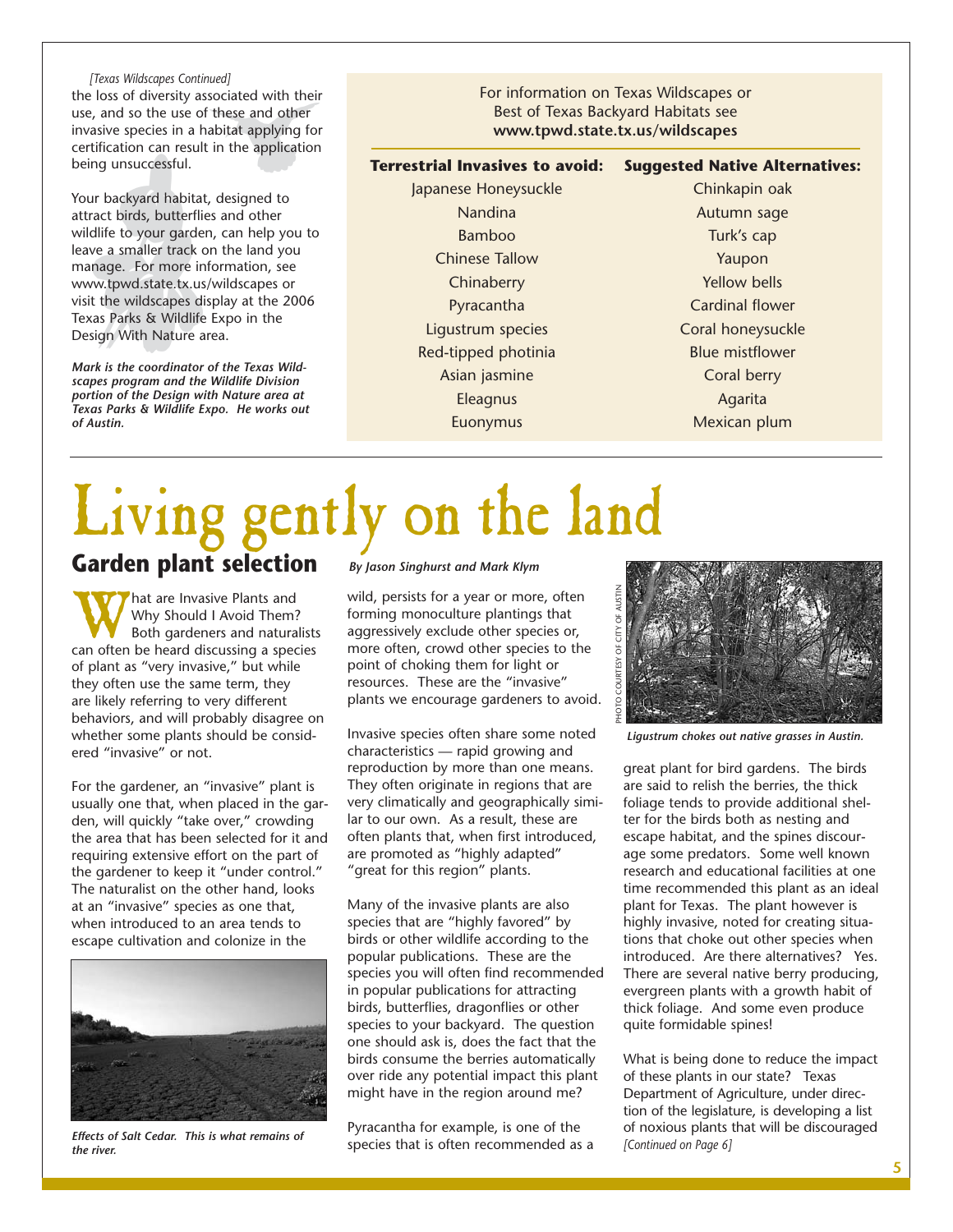# Get involved in Texas Nature Trackers)

*By Marsha Reimer*

We share this<br>
planet with<br>
over a million kinds amazing planet with of living things. Unfortunately, the rate of extinction for



certain species is currently at an all time high. In the past century we have lost 34 species of freshwater mussels in the United States alone. The famous entomologist, Edward O. Wilson, is quoted as saying "Each species is a masterpiece, a creation assembled with extreme care and genius." When we lose species our world becomes less biologically diverse. Why should we care about the diversity of living things or biodiversity on this planet? No living thing stands alone. All living things are interconnected and that includes humans. Therefore, the loss of one species can affect untold others. There are times when the extinction of species occurs before we are able to understand their interconnection. It is thought that there was a strong connection between the now extinct Dodo and calvaria tree on the island of Mauritius. Dodos became extinct during the late 1600s and soon after people noticed that the seeds of the calvaria tree stopped sprouting. Some scientists think that the seeds sprouted after they were ingested by Dodos.

There may be more than 200,000 kinds of plants and animals native to the United States alone. The status of many of these plants and animals is not known. National heritage programs and The Nature Conservancy looked at the status of over 30,000 U.S. plants and animals over the past 20 years (Stein, Kutner, and Adams 2000). They found that 1% of those plants and animals were presumed or possibly extinct, 7% were critically imperiled, 8% were imperiled and 16% were vulnerable.

In Texas, the status of many species is unknown. The Texas Parks and Wildlife Department's Texas Nature Trackers is a citizen science monitoring effort designed to involve volunteers of all ages and interest levels in gathering scientific data on species of concern in Texas through experiential learning. The goal of the program is to enable long-term conservation of these species and appreciation among Texas citizens. Projects under the Texas Nature Trackers umbrella involve monitoring a variety of exceptional Texas species such as Texas horned lizards, hummingbirds, monarch butterflies, freshwater mussels, amphibians, prairie birds, Bald Eagles and prairie dogs. These projects are only the beginning. Look for more ways to get involved in the future.

"Every individual matters. Every individual has a role to play. Every individual makes a difference." —Jane Goodall

Stein, B.A., L.S. Kutner, and J.S. Adams, Editors. 2000. Precious Heritage, the Status of Biodiversity in the U.S. Oxford University Press. Pg 93-118.

**Marsha Reimer is the Coordinator of the Texas Nature Trackers program out of Austin.**

### *[Garden plant selection Continued]*

within the state. Texas Parks and Wildlife Department has a committee working to develop a list of species we would like to see included on that list. Last fall, interested parties from across Texas and surrounding areas met at the Lady Bird Johnson Wildflower Center to discuss the impact and possible actions to control invasive plant species in Texas. This conference may become an ongoing event at the Wildflower Center. Several agencies, including Texas Parks and Wildlife Department, have produced literature, displays and educational programming about invasive species.

What can you do to help? When making decisions about landscape additions, check your choices against the lists at www.texasinvasives.org. If you have invasive species on your property, remove them as soon as possible. Until this is possible, preventing the spread of seed by removing seed heads is a viable alternative. Use plants that are native to your region. Regional lists can be found in the book *Texas Wildscapes; Gardening for Wildlife*. Sally and Andy Waszowski's book *Texas Native Plants* is also a good reference. Avoid the temptation to collect seed from neighboring regions to plant in your garden.



*Spring Lake before invasives removal.*

These simple steps will make it unlikely that your garden will contribute to the invasive species problem facing our state.

By making careful choices to use in our gardens, we can have a smaller impact on our world around us.

**Jason is a botanist/plant community ecologist. Mark is the coordinator of the Texas Wildscapes program. Both work out of Austin.**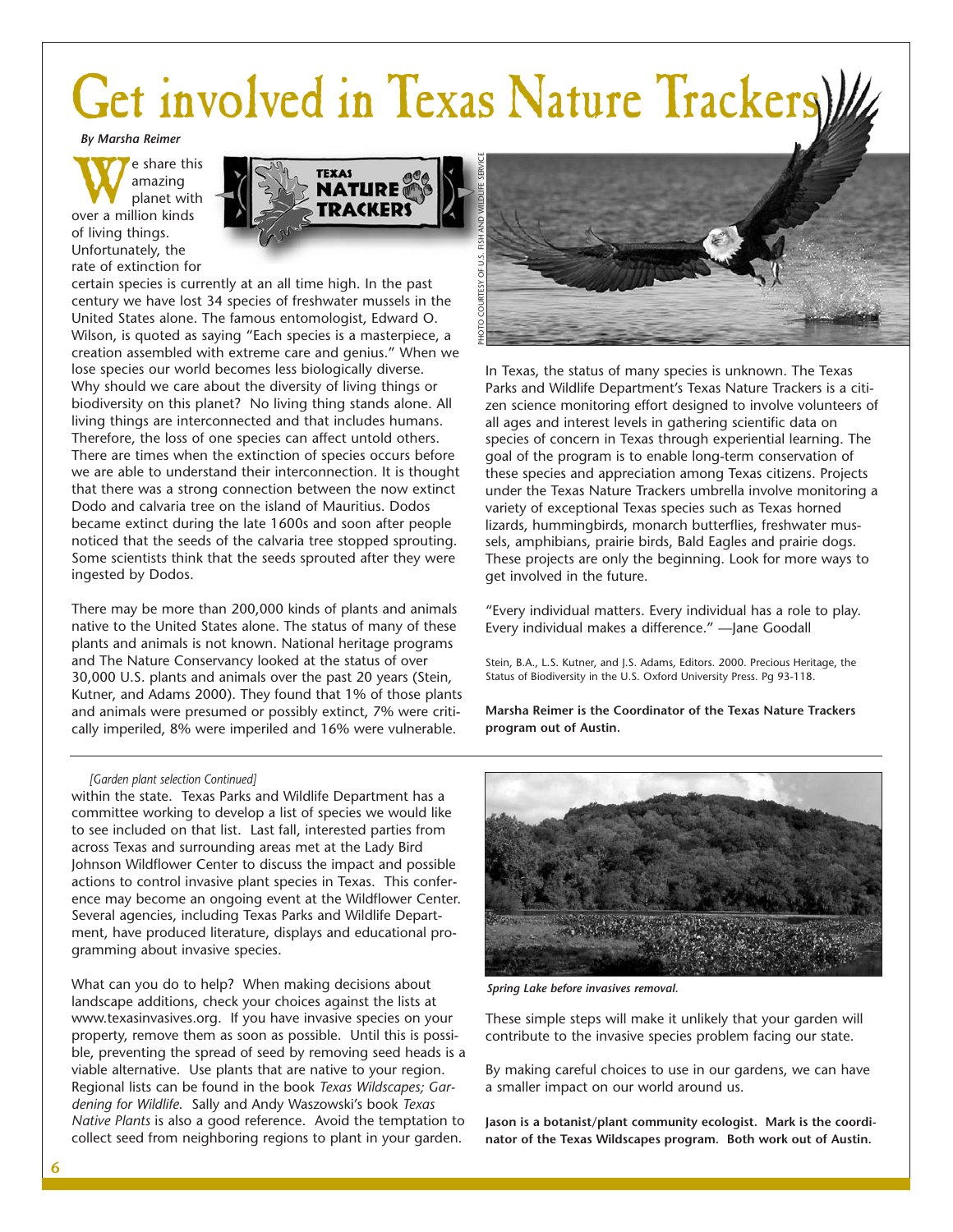# Wild Stuff! **Wildlife Poster Sale**

# **Posters Available:**

**Bats of the Western United States** (pictured) **Venomous Snakes of Texas** (pictured) **You Can Help Texas Turtles**

\$2 each plus \$3 shipping and handling for up to 4 posters. Shipping \$1 per poster after 4 posters.







**Migratory Landbirds of the Southeast** (pictured) **Common Feeder Birds of Eastern North America Common Feeder Birds of Western North America**

\$2.00 each plus \$1 shipping and handling each.

**Checks for all above should be made payable to the Nongame Fund and sent to:** Texas Parks and Wildlife Department 4200 Smith School Road Austin, TX 78744



# **Hummingbird Wheel still only \$11.95! (Includes shipping and handling)**

**Check should be made payable to the Hummingbird Roundup and sent to:** Texas Parks and Wildlife Department 4200 Smith School Road Austin, TX 78744

### *[The back porch Continued]*

These public values often come at a private cost – primarily to the landowner. How we capture these costs, and assign an economic value to ecosystem products is the most pressing challenge we face. In some states, aesthetic views are valued so highly that municipalities have agreed to purchase conservation easements to protect their "view sheds."

Atmospheric carbon is a growing concern globally, causing many corporations to consider restoring forestlands in order to extract and "fix" atmospheric carbon in the tissues of trees. This is done in a type of eco-marketplace that affords financial credit to plant trees, thereby offsetting pollution from industrial activities.

Most significantly, the value of water rights in Texas is already surpassing the value of land in many parts of the state. This is causing landowners to consider land prac-



tices that maintain and enhance water flows and generate recharge. This means positive things for wildlife as well. Imagine a system whereby habitat is valued not only for the wildlife it produces, but also for clean, abundant water – a vital resource with a huge economic impact. This could translate into various land protection programs, including conservation easements or landowner associations affecting thousands of acres. An example is Government Canyon State Natural Area near San Antonio. This public-private partnership was established to protect a vital

groundwater recharge area, but it also provides habitat for rare species. In addition, it allows recreational use readily accessible by an urban population.

Wildlife conservation in Texas is best accomplished through long-term goals based on landscape-level priorities instead of on a species by species basis. In the months and years to come, you will be hearing more about TPWD's Wildlife Action Plan. It is a comprehensive strategy used to identify conservation priorities, combined with implementation of on-theground projects to address those priorities (see Eye on Nature Spring 2005). This strategy will include innovative approaches to conserve landscapes that harbor the great diversity of wildlife in Texas we all value. I am looking forward to the challenges ahead. I hope you are too.

**Matt is director of the Wildlife Diversity Program working out of Austin.**